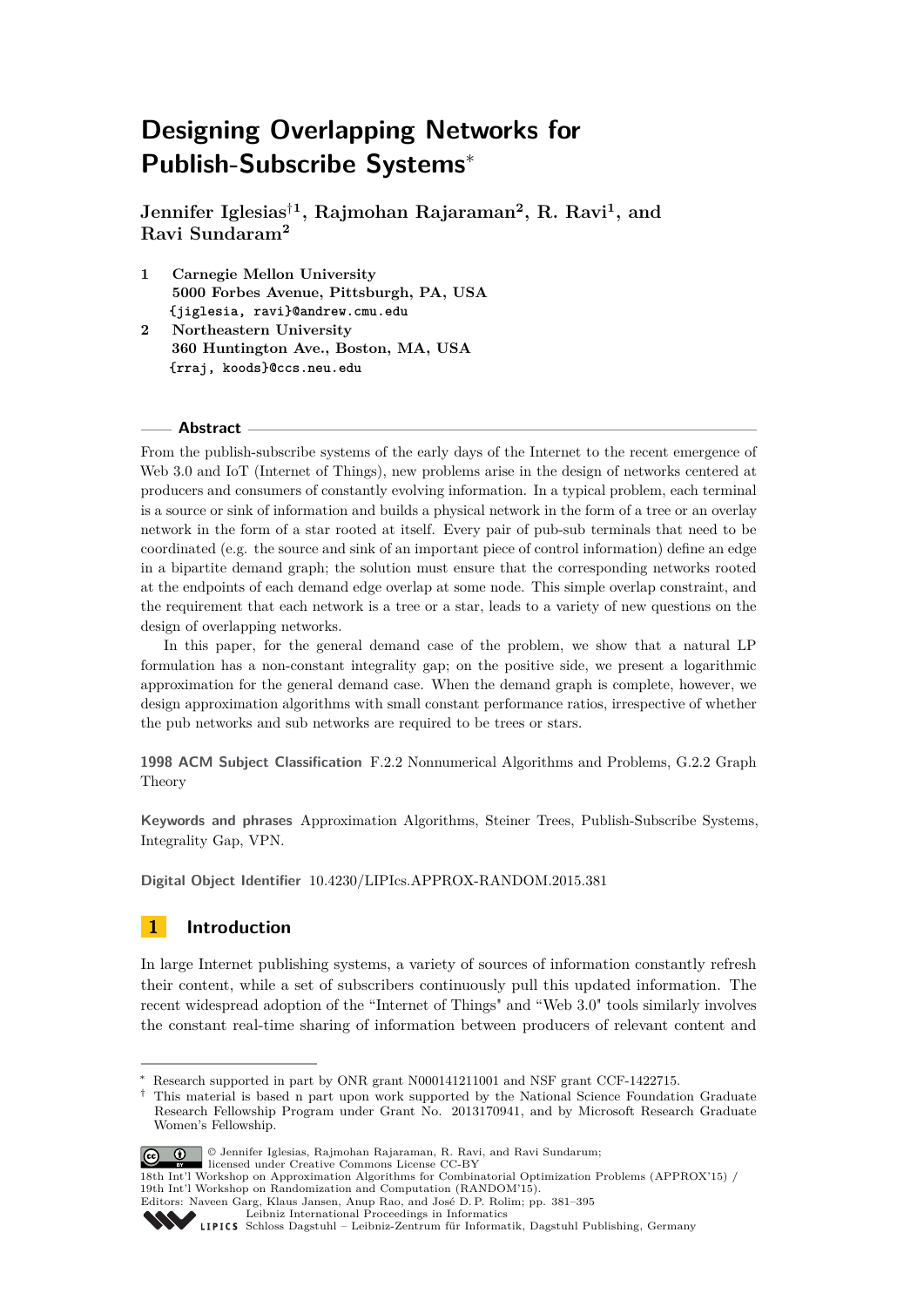their corresponding consumers. Common examples include syndication systems as well as distributed databases that contain information originating at sources with sinks interested in the most up to date copies.

A natural approach to enable efficient information transfer in such systems is to build a *cost-effective* collection of networks, one for each publisher and supplier: the publishers push their updates to a set of locations via their respective networks, while the subscribers pull the information, refreshed by multiple publishers, from these intermediate nodes using their own networks. Note that each subscriber network needs only to *overlap* those publishers' networks that are of interest. Such interests are represented by an auxiliary bipartite *demand* graph with publishers on one side, subscribers on the other, and edges (of interest) between the two. Since the individual networks are being used for scatter/gather or push/pull operations (by publishers/subscribers respectively) the two natural structures are trees and overlay stars. Trees correspond to situations where the entity (e.g. a pusher, such as Facebook, or a puller, such as the IRS) has sufficient network presence to employ multicast/reverse-multicast while overlay stars correspond to point-to-point communication (e.g. a puller, such as a single user who can't share bandwidth, or has to pull directly from the source).

This basic framework gives rise to a class of problems we have christened *DON* or Design of Overlapping Networks. Given their relevance to developments in the internet ecosystem, these theoretical problems are significant from a practical perspective. Our central goal is to settle the polynomial-time approximability for the most general DON problem, in which we have an arbitrary demand graph, and arbitrary choice of tree or overlay star by each publisher/subscriber. In this paper, we obtain a constant approximation for the special case when all subscribers are interested in all publishers, and a logarithmic approximation for the general case. The latter approximation is, in fact, with respect to the value of a natural linear programming relaxation of the problem. In a contrasting result, we establish a non-constant integrality gap for this linear program. However, the exact approximability status of the general DON problem remains tantalizingly open.

# **1.1 Problem Definition**

In the general DON problem we are given an undirected graph  $G = (V(G), E(G))$  with nonnegative costs on the edges  $c: E \to \mathbb{Z}^+$ , subsets of nodes  $P, S \subseteq V$  with  $P \cap S = \emptyset$  (publishers and subscribers respectively), the type of network to be installed for each publisher and subscriber,  $Type: P \cup S \rightarrow \{tree, star\},$  and an auxiliary demand graph  $D = (V(D), E(D))$ where  $V(D) = P \cup S$  and  $E(D) \subseteq P \times S$  specifying (publisher, subscriber) pairs whose networks are required to overlap (intersect). The goal is to build a collection of networks where each node in  $P \cup S$  builds a network rooted at it of the specified type, and for all pairs  $(p, s) \in E(D)$  the network rooted at p and the network rooted at s share a node. The objective is to minimize the sum of the costs of all the networks. We assume that the edge costs form a metric: they are symmetric and satisfy the triangle inequality. Any instance of the general DON problem can be split into four sub-instances; this subdivision only loses a factor of 4 in the approximation algorithms. When the type requirement *T ype* is tree (resp., star) for all publishers and subscribers we refer to the problem as *tree-tree DON* (resp. *star-star DON*). We also use *tree-star DON* to refer to the two problem variants where on one side, say the publishers, we are required to build rooted trees while on the other, we are required to build rooted stars. We use the prefixes *general* and *complete* to denote arbitrary and complete demand graphs, respectively, as in general tree-tree DON or complete tree-star DON, etc. Thus, the term general (complete) DON refers to the problem where the demand graph is arbitrary (complete) and the type requirement may vary across terminals.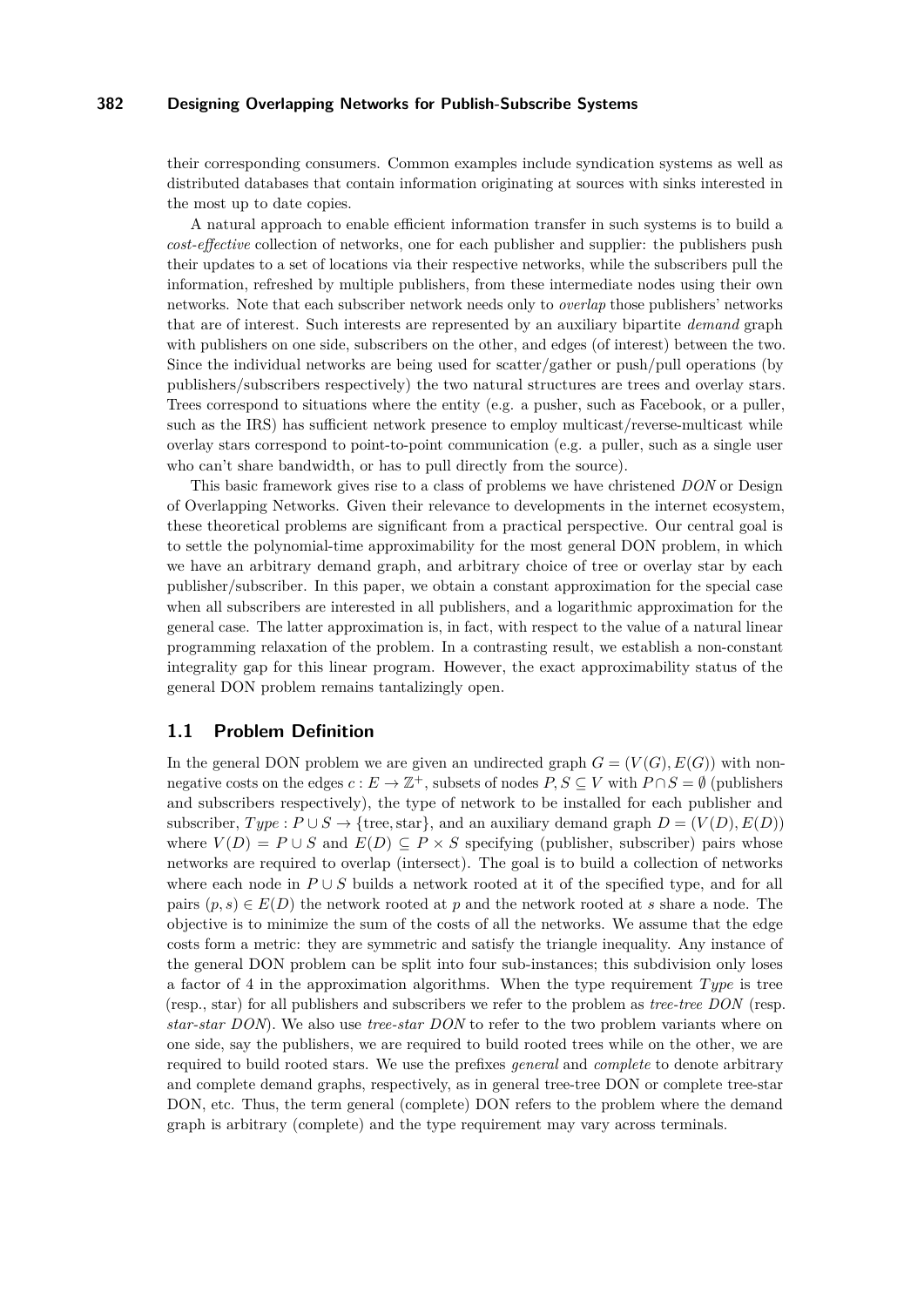We denote the installed network by  $N = (V, E_N)$ ;  $P_i$  denotes the network rooted at publisher  $p_i$  and  $S_j$  the network rooted at subscriber  $s_j$ . Then, the multi-graph  $N =$  $(\bigcup_{p_i \in P} P_i)$  ∪  $(\bigcup_{s_i \in S} S_i)$  is the (multi-set) union of all the installed networks. The cost of *N* is the sum of the costs of all the constituent networks, with each edge counted as many times as the number of individual networks they are present in. Recall that the installed networks are operated autonomously by each publisher and subscriber, and thus the cost of an edge needs to be multiplied by the number of such independent networks that build and utilize it in their updates.

# **1.2 Results and Techniques**

We present new algorithms and results for several DON problems.

**1.** We conjecture that a polynomial-time constant-factor approximation for general DON is not achievable. We present in Section [2.1](#page-4-0) an  $\Omega(\log \log n)$  integrality gap for a natural LP relaxation of the general tree-tree DON; note that this result also extends to the general DON problem. This integrality gap proof, which is our strongest technical contribution, is based on a novel reduction from a well-studied LP relaxation for the group Steiner problem, applied to a hypercube demand graph instance of DON.

On the positive side, we present an *O*(log *n*)-approximation algorithm for the general DON problem in Section [2.2.](#page-6-0) The main ingredient of our result is a constant-factor approximation algorithm for tree-star DON on tree metrics, by a careful deterministic rounding of an LP relaxation of the problem. The logarithmic approximation for general DON follows by extending to general metrics using the methods of Bartal and Fakcharoenphol et. al [\[7,](#page-14-1) [2\]](#page-14-2) and combining with previously known results for the star-star and tree-tree variants [\[3\]](#page-14-3).

- **2.** We next study the complete DON variants where the demand graph is complete. We give constant-factor approximation algorithms for all three variants – tree-tree, star-star and tree-star – which together yield a constant-factor approximation for complete DON. Unlike our algorithm for general DON, all of our algorithms for the complete demand case are combinatorial; they combine structural characterizations of near-optimal solutions with interesting connections to access network design and facility location problems.
	- **a.** Our approximation factor for complete tree-tree DON in Section [3.1](#page-9-0) is 4*.*74 via a reduction to asymmetric VPN. The 4*.*74 comes from the result by Eisenbrand and Grandoni [\[5\]](#page-14-4) on asymmetric VPN.
	- **b.** Our approximation factor for complete star-star DON in Section [3.2](#page-11-0) is  $4\alpha$ , where  $\alpha$  is the best approximation factor achieved for uncapacitated facility location; this improves upon the result in [\[3\]](#page-14-3).
	- **c.** For the complete tree-star-DON problem, we get a  $4\rho_{TS}$ -approximation in Section [3.3](#page-13-0) where  $\rho_{TS}$  is the best known approximation for the tree-star Access Network Design problem, which is generalized by the Connected Facility Location or CFL problem  $(\text{thus } \rho_{TS} \leq \rho_{CFL} \leq 4$  [\[6\]](#page-14-5)).

# **1.3 Related Work**

**Data Dissemination Networks.** Our formulation of DON generalizes network data dissemination problems first studied in [\[3\]](#page-14-3). Using our terminology, the relevant results of [\[3\]](#page-14-3) are *O*(log *n*)-approximation algorithms for general tree-tree DON and general star-star DON, and a 14.57-approximation for the complete star-star DON. Our work improves the approximation factor for complete star-star DON to under 6 (since the current best approximation for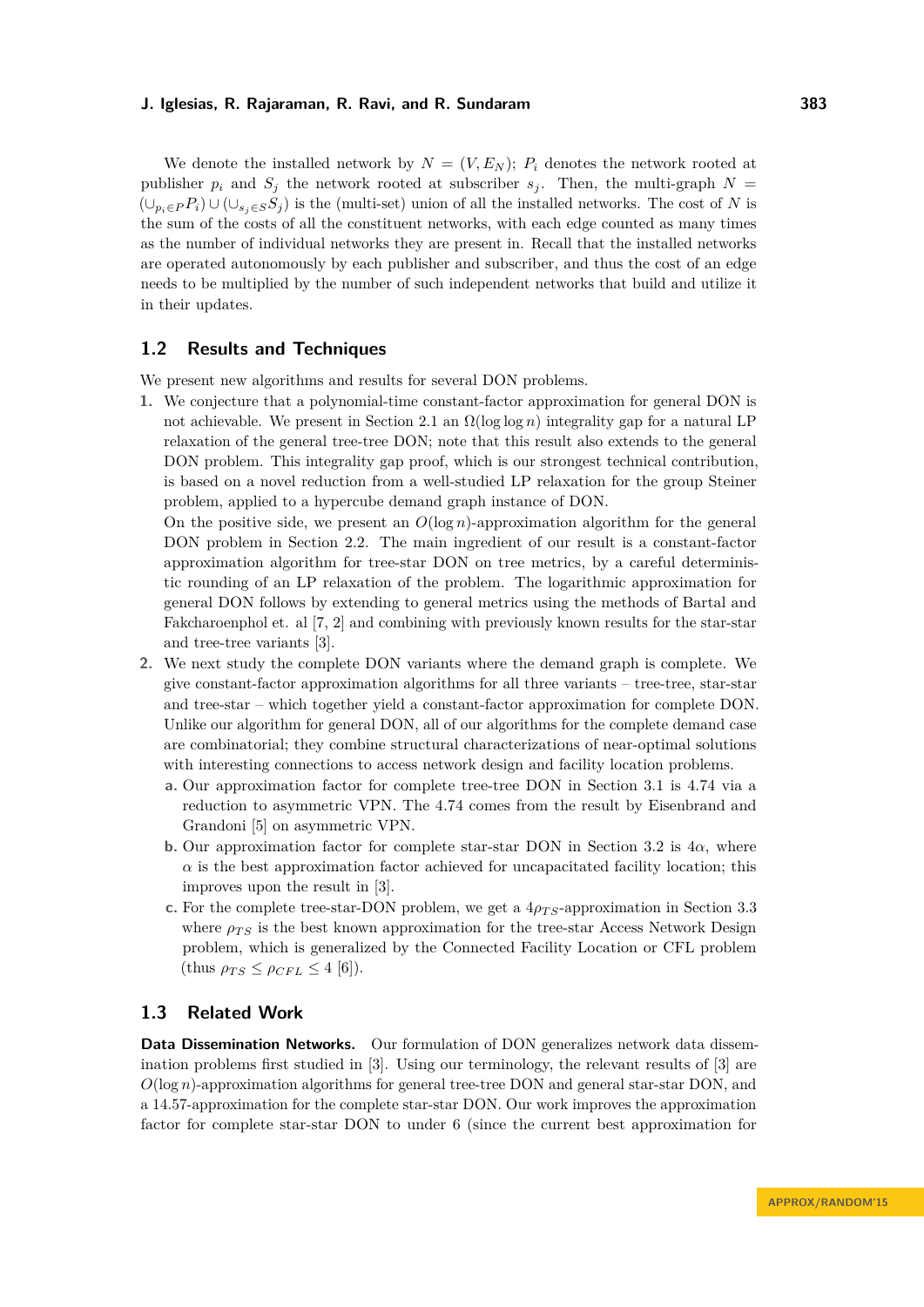uncapacitated facility location is 1.488 [\[14\]](#page-14-6)), and presents new results for many other DON problems. The star-star DON problem is also closely related to the minimum-cost 2-spanner problem studied in [\[4,](#page-14-7) [13\]](#page-14-8). In particular, a greedy algorithm essentially along the same lines as an algorithm of [\[4\]](#page-14-7) yields an *O*(log *n*)-approximation for the star-star-DON problem even when the underlying distances do not form a metric.

**Network Design.** There has been considerable work in network design, which is concerned with the design of network structures that satisfy some connectivity properties and optimize some underlying cost structure [\[22\]](#page-14-9). Well-known problems in this area include the minimum Steiner tree, group Steiner tree [\[8\]](#page-14-10), and general survivable networks [\[12\]](#page-14-11). One key distinction between many of these network design problems and DON is that the desired solution in DON is a collection of networks (as opposed to a single network), and each edge contributes to the total cost of the solution as many times as it occurs in the network collection. On the other hand, the goal in many classical network design problems is to build a single network. Note that the problem of building a single minimum-cost network such that every pair of nodes in a given demand graph is connected in the network is exactly the generalized Steiner network problem, for which polynomial-time constant-factor approximations exist [\[1\]](#page-14-12).

**Multicommodity facility location.** Another stream of work has addressed the extension of facility location problems to reach clients with additional restrictions on the facility opening costs, to reach facilities more robustly [\[21\]](#page-14-13), or with the addition of services that facilities open to satisfy the clients with various cost functions governing the installation of services and facilities [\[17,](#page-14-14) [19\]](#page-14-15). The work in [\[15\]](#page-14-16) arising from publisher-subscriber mechanisms is most closely related to our work, and rather than use a network from each publisher, models the publisher as a commodity that can be supplied at various nodes in the network by installing "facilities" of appropriate costs; the subscribers build minimum-cost networks to reach these facility installations of the appropriate publishers.

**Access Networks and Connected Facility Location.** Our algorithms for the complete DON problem are connected to to the access network design and facility location problems. In a version of the Access Network Design problem [\[16\]](#page-14-17), we are given an undirected graph, a root node and nonnegative metric costs on the edges, along with a subset of terminal nodes. The goal is to design a backbone network in the form of a tree or tour which is built with higher speed and higher quality cables, while the terminals access the backbone using direct access edges. Thus the overall network is a backbone rooted Steiner tree (or tour), with access networks that are stars arising from the terminals and ending at the nodes of the backbone. We are given a cost multiplier  $\mu$  that denotes the cost overhead factor for the backbone compared to the access network and the objective to be minimized is the total cost  $\mu \cdot c$  (backbone network  $T$ ) +  $\sum_{stars \ s} c(s)$ . A  $\rho_{AN} = 3 + 2\sqrt{2}$ -approximation is presented for this problem [\[16\]](#page-14-17) when the backbone is a ring and the access network is a star. Subsequent work [\[10,](#page-14-18) [20,](#page-14-19) [6\]](#page-14-5) present constant-factor approximations for other generalizations and variants of this problem as well using LP rounding and primal-dual methods. The current best approximation factor for the CFL generalization is  $\rho_{CFL} \leq 4$  [\[6\]](#page-14-5), which also extends to tree-star access network design, i.e.  $\rho_{AN} \leq \rho_{CFL} \leq 4$ .

**Virtual Private Network.** The DON problems are also closely related to the VPN and asymmetric VPN problems. The VPN problem can be solved exactly [\[9\]](#page-14-20), while the asymmetric VPN problem is NP-hard but has a constant approximation [\[18,](#page-14-21) [5\]](#page-14-4). The VPN problems differ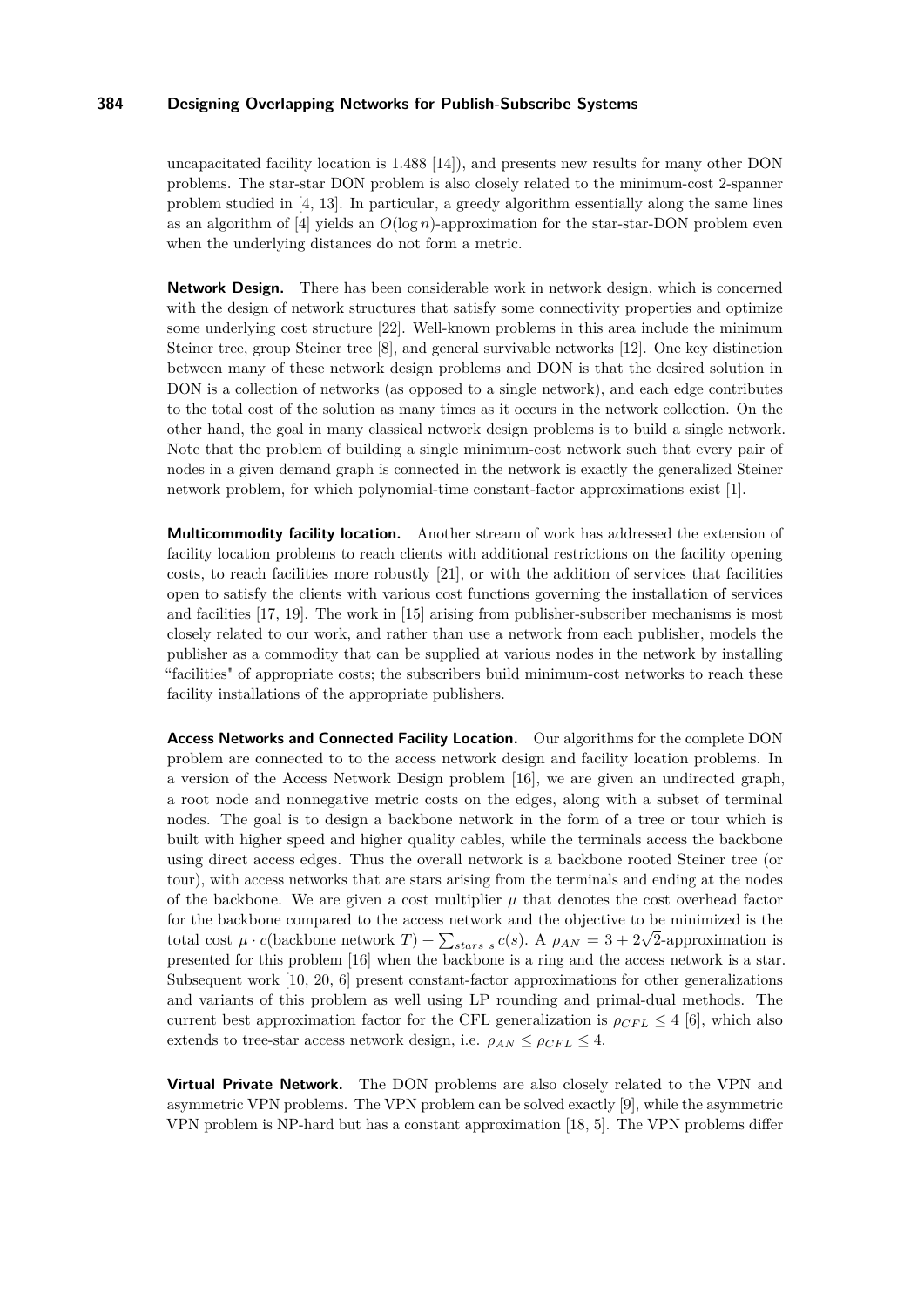from DON as each VPN problem instance seeks only one network, while a DON instance builds multiple networks. Nevertheless, we are able to decompose an approximate solution for asymmetric VPN into multiple networks, and obtain a useful approximation for the complete tree-tree DON problem (Section [3.1\)](#page-9-0). In Section [3.1,](#page-9-0) we also present a more direct approach to the complete tree-tree DON problem that yields insights into the tree-star case at the cost of a slightly worse approximation ratio (as opposed to the reduction to VPN for the tree-tree case)."

# **2 DON with General Demands**

In this section, we consider approximation algorithms for the general DON problem. We present in Section [2.1](#page-4-0) an Ω(log log *n*) integrality gap for a natural LP relaxation of the general tree-tree DON problem. In Section [2.2,](#page-6-0) we present an *O*(log *n*)-approximation algorithm for general DON.

# <span id="page-4-0"></span>**2.1 Integrality Gap for Tree-Tree DON**

In this section, we show that a natural LP formulation for the general tree-tree DON problem has super-constant integrality gap. We note that the same lower bound on integrality gap extends to the appropriate LP for general DON. A natural integer program,  $IP_{\text{DOM}}$  for the tree-tree DON problem is as follows (all variables are  $0 - 1$ ): we let  $r \in P \cup S$  denote a publisher or subscriber node, and denote its tree  $N_r$ ;  $z_e^r$  is an indicator variable that is 1 iff edge  $e \in E(G)$  is in tree  $N_r$ ;  $y_h^r$  is an indicator variable that is 1 iff vertex *h* is in tree  $N_r$ ;  $x_h^{r,s}$  is an indicator variable that is 1 iff vertex *h* is in both trees,  $N_r$  and  $N_s$ . *X* will refer to a cut which is a subset of vertices of  $V(G)$  and  $\delta(X)$  will denote the edges between X and its complement  $V(G) \setminus X$ . The integer program  $IP_{DOM}$  for the tree-tree DON has the following nontrivial constraints.

$$
\min \sum_{r \in V(D), e \in E(G)} c_e z_e^r
$$
\n
$$
\sum_{e \in \delta(X)} z_e^r \geq y_h^r \quad \forall X, r \in X, h \in V(G) \setminus X
$$
\n
$$
x_h^{r,s} \leq y_h^r \quad \forall r, s \in V(D), h \in V(G)
$$
\n
$$
x_h^{r,s} \leq y_h^s \quad \forall r, s \in V(D), h \in V(G)
$$
\n
$$
\sum_{h \in V(G)} x_h^{r,s} \geq 1 \quad \forall (r, s) \in E(D)
$$
\n
$$
x_h^{r,s}, y_h^r, z_e^r \geq 0 \quad \forall r, s \in V(D), e \in E(G), h \in V(G)
$$
\n
$$
x_h^{r,s}, y_h^r, z_e^r \quad \text{are integers} \quad \forall r, s \in V(D), e \in E(G), h \in V(G)
$$

### $(\mathbf{IP}_{\mathbf{DON}})$

The first set of cut covering constraints enforce that the tree rooted at *r* is connected with all nodes *h* for which  $y_h^r$  is set to one. The fourth set enforces all pairs of terminals  $r, s$  in the demand graph must meet in some hub vertex *h*. The second and third sets enforce that if a node *h* is used as a hub for a pair, it is required to occur in both these trees. Relaxing the above integer program by dropping the integrality constraints gives us the natural linear program LP<sub>DON</sub>. Observe that the feasible integral solutions of the linear program are exactly the solutions to the integer program.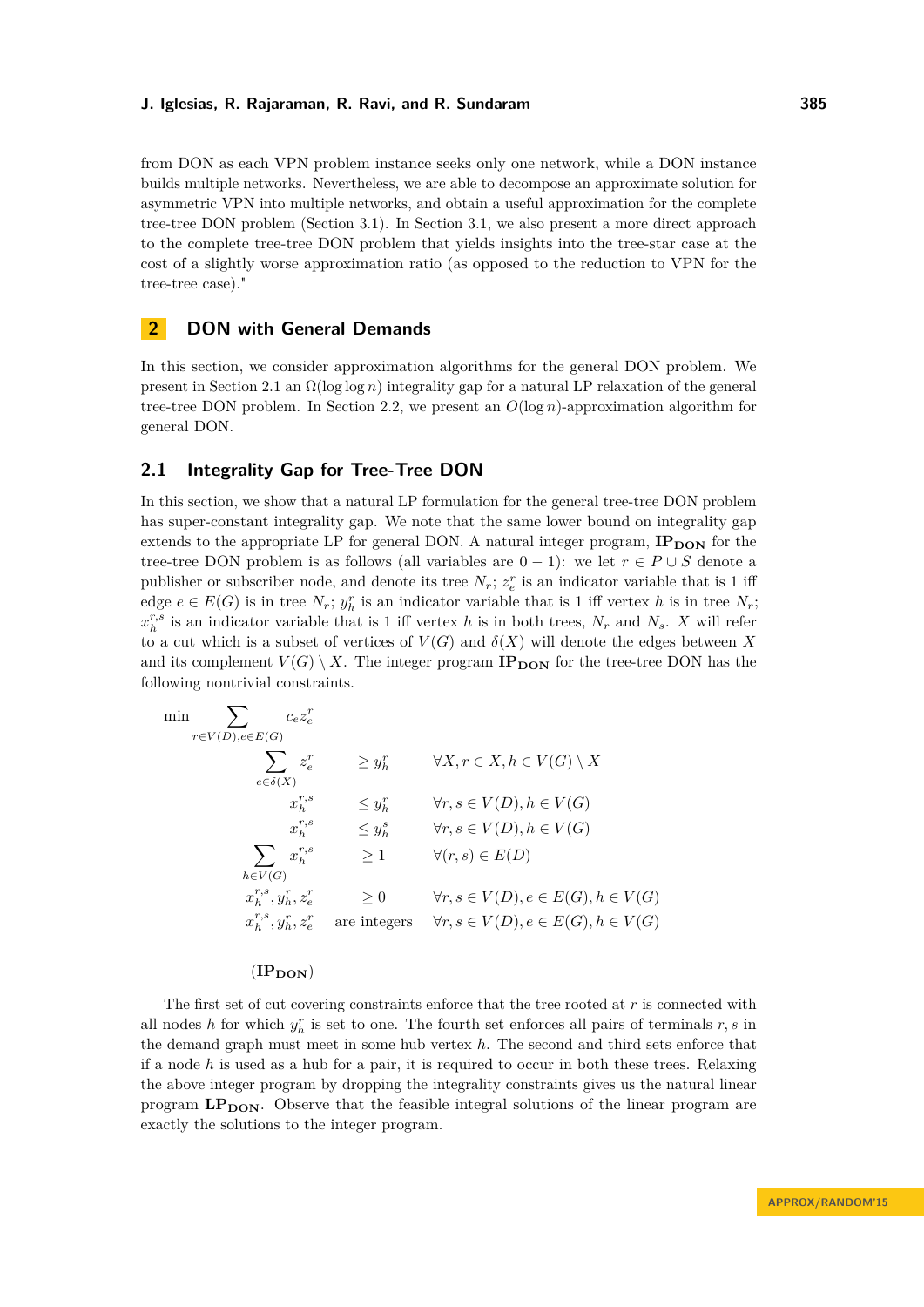I **Theorem 1.** *For every sufficiently large n, there exist instances of tree-tree DON with*  $n = |V(G)|$  *for which*  $\text{LP}_{\text{DOM}}$  *has an*  $\Omega(\log \log n)$  *integrality ratio.* 

**Proof.** Recall that the integrality ratio of a (minimizing) linear program is the minimum ratio between any feasible integral point and the optimum fractional solution. Our proof will proceed by a reduction from a linear program for the Group Steiner Tree (GST) problem.

Given a tree *T* with edge costs and a collection of *k* groups of leaves,  $g_1, g_2, \ldots g_k$ , the Group Steiner Tree problem is to find a minimum cost subtree such that at least one vertex from every group is connected to the root. In [\[11\]](#page-14-22) it was shown that a natural linear program for the GST problem has an  $\Omega(\log^2 n)$  integrality ratio even when the input metric costs *c* arise from an underlying tree. Similar to the linear program for the tree-tree DON problem we present the linear program  $LP_{\text{GST}}$  as the relaxation of an integer program  $IP_{\text{GST}}$  with  $0 - 1$  variables.

$$
\min \sum_{e \in E(T)} x_e c_e
$$
\n
$$
\sum_{e \in \delta(X)} x_e \ge 1 \quad \forall X, g_i : g_i \cap X = \emptyset, r \in X
$$
\n
$$
x_e \ge 0 \quad \forall e
$$
\n
$$
x_e \text{ integer } \forall e
$$

### $(\mathbf{IP}_{\mathbf{GST}})$

Here we give an explanation of what the variables in  $IP_{\text{GST}}$  represent:  $x_e$  is an indicator variable that is 1 iff edge  $e \in E(T)$  is in the solution subtree; and X is a subset of vertices of  $V(G)$  referring to a cut and  $\delta(X)$  will denote the edges between X and its complement  $V(G) \setminus X$ . The main cut covering constraints enforce that each group is connected to the root node *r*. As before, dropping the integrality constraints gives us  $LP_{\text{GST}}$ .

As stated before Halperin et.al [\[11\]](#page-14-22) show that  $LP_{\text{GST}}$  has an integrality ratio of  $\Omega(\log^2 n)$ even on tree metrics when *k*, the number of groups, is  $\Omega(n)$  where  $n = |V(T)|$ .

Given an instance,  $T_{GST}$  of  $LP_{GST}$  with  $n = V(T)$  vertices and *k* groups, we transform it into an instance of Tree-Tree DON,  $\mathbf{LP_{DON}}$ , with  $N = 2^k n = |V(G)|$  vertices in the host graph such that

- corresponding to every fractional solution, of value  $f_{GST}$ , of  $\mathbf{LP}_{\mathbf{GST}}$  there is a fractional  $\blacksquare$ solution of value  $f_{DON} \leq 2^k f_{GST}$  to  $\text{LP}_{\text{DON}}$ , and
- $\blacksquare$ corresponding to every feasible integral point, of value  $I_{DON}$ , of  $\mathbf{LP}_{\mathbf{DON}}$  there is a feasible integral point of value  $I_{GST} \leq \frac{I_{DOM}(1+\log k)}{2^k}$  to  $\mathbf{LP}_{\mathbf{GST}}$ .

The transformation is intuitive: we take a "graph product" of the Group Steiner Tree instance with a hypercube of dimension  $k$ , where  $k$  is the number of groups. We will make  $2^k$ copies of the tree *T*. Each root *r* of a copy of *T* will be either a publisher or subscriber. The demand graph  $D$  is a hypercube of dimension  $k$ . Now let  $T_r$  denote the copy of  $T$  rooted at *r*. Now consider *s* such that there is an edge  $(r, s)$  in the *i*th dimension in *D*, and  $v \in g_i$ . We will connect the copy of  $v$  in  $T_r$  to the copy of  $v$  in  $T_s$  with a zero cost edge.

It is easy to see that  $f_{DON} \leq 2^k f_{GST}$  for the above transformation - observe that replicating the fractional solution to  $\mathbf{LP}_{\mathbf{GST}}$  in each of the  $2^k$  copies of  $T$  is a valid fractional solution to  $LP<sub>DOM</sub>$ .

For the other direction, i.e., to see  $I_{GST} \leq \frac{I_{DON}(1+\log k)}{2^k}$  first observe that for edge  $(r, s)$ in dimension *i* of the demand hypercube, at least one of the trees corresponding to *r* or *s* must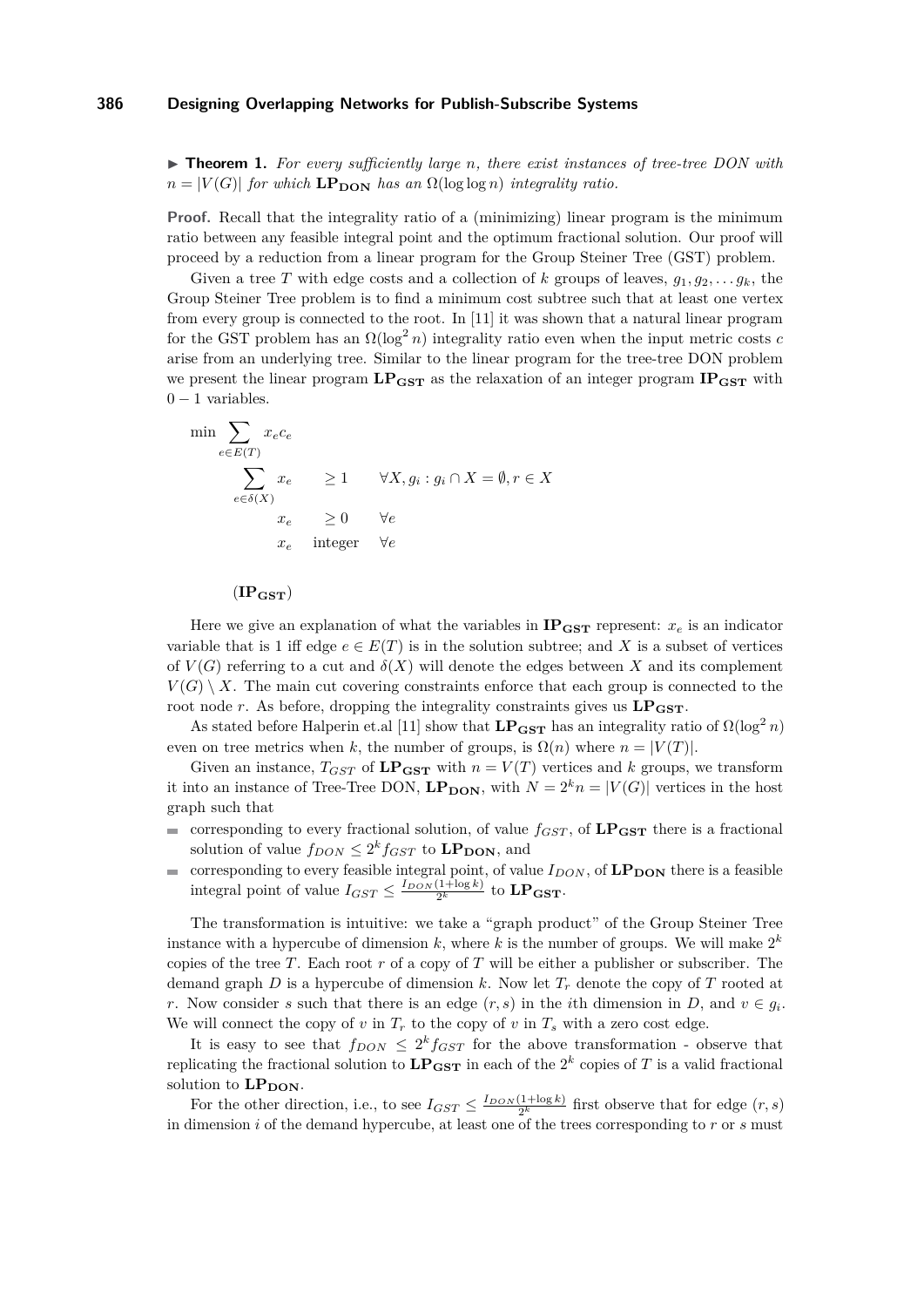cross dimension *i* and the only way to cross dimension *i* is along a 0-cost edge connecting two corresponding group  $g_i$  leaves. Now note that any tree  $N_r$  (the network that  $r$  builds) in a solution to  $IP_{\text{DON}}$  can be transformed into a subtree of *T* by keeping an edge in *T* if  $N_r$ contains the corresponding edge in any copy of *T* in *G*. Let the subtree of *T* so obtained be called the *retract* of  $N_r$ . It is easy to see that if  $N_r$  ever crosses dimension *j* then a leaf in group  $q_i$  is connected to the root of *T* in its retract and that the cost of a retract is never more than the cost of the original  $N_r$ . By our earlier observation for any edge  $(r, s)$  in dimension *i* at least one of the two retracts of  $N_r$ ,  $N_s$  must connect a node in group  $g_i$  to the root. Hence if we select a node in *D* at random and take its retract then any given group is connected with probability at least  $1/2$  and it has expected cost  $\frac{I_{DOM}}{2^k}$ . Thus if we take the union of 1 + log *k* retracts chosen uniformly at random then the resulting subgraph of *T* has expected cost  $\frac{I_{DOM}(1+\log k)}{2^k}$  and the probability any given group is not connected to the root is less than  $\frac{1}{k}$ . Since there are *k* groups this means there exists a subgraph of *T*, connecting the root to every group, of cost at most  $\frac{I_{DON}(1+\log k)}{2^k}$ , i.e.,  $I_{GST} \leq \frac{I_{DON}(1+\log k)}{2^k}$ .

From  $f_{DON} \leq 2^k f_{GST}$  and  $I_{GST} \leq \frac{I_{DON}(1+\log k)}{2^k}$  it follows that  $\frac{I_{DON}}{f_{DON}} \geq \frac{I_{GST}}{f_{GST}}(1+\log k)$ . By [\[11\]](#page-14-22), when  $k = \theta(n)$  we have that  $\frac{I_{GST}}{f_{GST}} = \Omega(\log^2 n)$  from which it follows that  $\frac{I_{DOM}}{f_{DOM}} =$  $\Omega(\frac{\log^2 n}{\log k}) = \Omega(\log n)$  but the size of the transformed instance is  $N = 2^k n$ , i.e.,  $n = \Omega(\frac{\log N}{\log \log N})$ . In other words, the integrality gap is  $\frac{I_{DOM}}{f_{DOM}} = \Omega(\log n) = \Omega(\log(\frac{\log N}{\log \log N})) = \Omega(\log \log N)$ 

# <span id="page-6-0"></span>**2.2** *O***(log** *n***) approximation**

We next show that the general DON problem can be approximated to within an  $O(\log n)$ factor in polynomial time. As discussed in Section [1,](#page-0-0) the general DON problem can be split into three problems: tree-tree DON, star-star DON, and tree-star DON. In previous work,  $O(\log n)$ -approximation algorithms have been developed for tree-tree DON and star-star DON [\[3\]](#page-14-3). We now present an  $O(\log n)$ -approximation for tree-star DON, implying an *O*(log *n*)-approximation for general DON.

Our *O*(log *n*)-approximation for tree-star DON is obtained by deriving a constant-factor approximation for the special case of tree metrics, and invoking the standard reduction from general metrics to tree metrics [\[7\]](#page-14-1). Our constant-factor approximation algorithm, which rounds an LP relaxation, essentially generalizes a result of [\[15\]](#page-14-16) on multicommodity facility location from a uniform facility cost case to the case where the facility costs form a tree metric.

<span id="page-6-1"></span>► **Theorem 2.** *The tree-star DON problem with general demands on tree metrics can be approximated to within a constant factor in polynomial time. This implies an*  $O(\log n)$ *approximation algorithm for general DON on general metrics.*

We first present a linear programming relaxation for the problem. Let *T* denote the given tree which is our metric. For a publisher *j* and an edge *e* of *T*, let  $z_e^j$  represent the extent to which *j*'s tree uses *e*. For a subscriber *i* and leaf node *v*, let  $y_v^i$  denote the extent to which *i*'s star visits *v*. For leaf node *u*, subscriber *i* and publisher *j* such that  $(i, j)$  is in the demand graph, let  $x_i^{i,j}$  denote the extent to which *j* meets *i* at *u*. Let  $d(u, v)$  denote the distance between *u* and *v* under the tree metric; abusing notation somewhat, let *d*(*e*) denote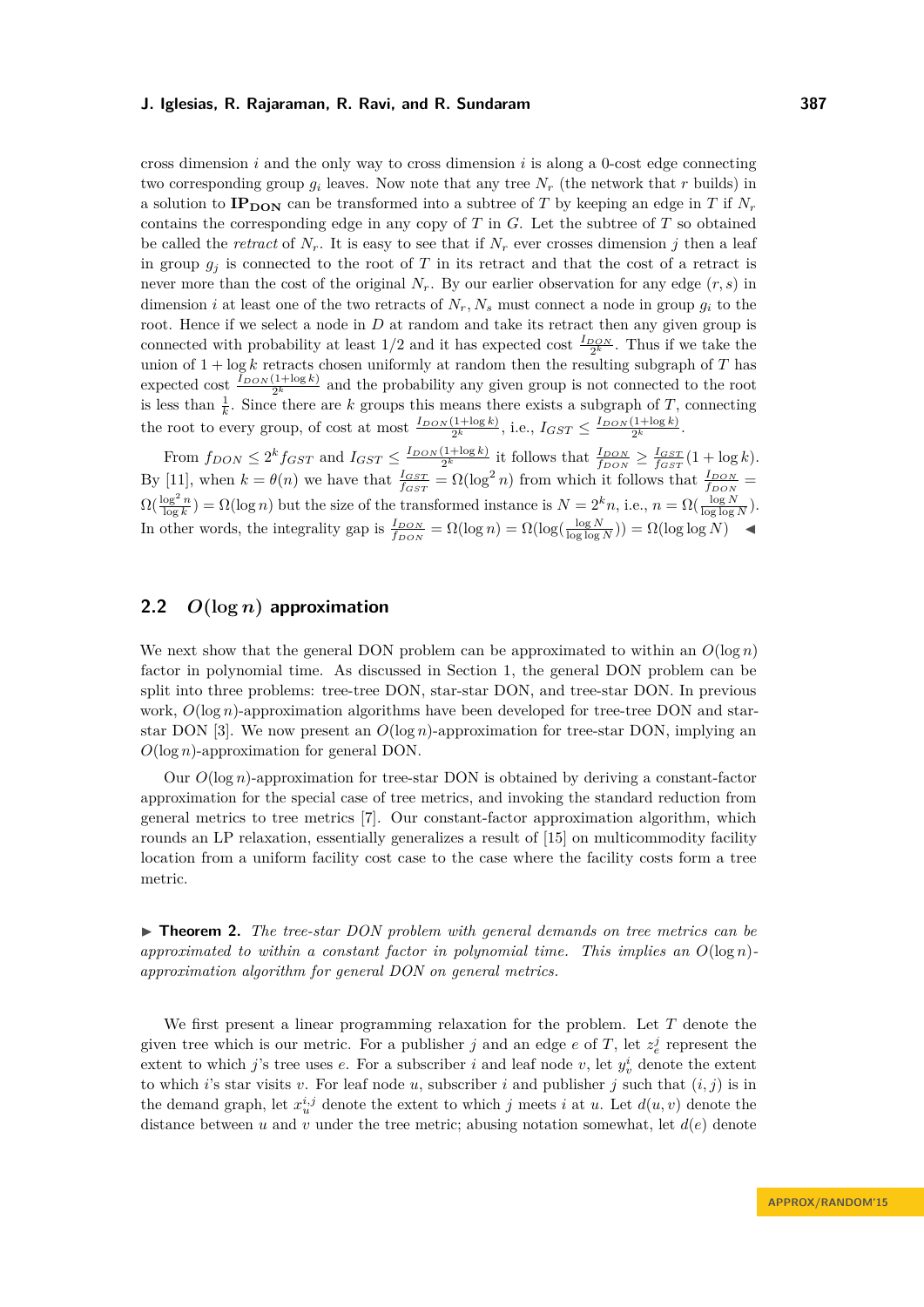the distance between the two endpoints of the edge *e*. Then, we have the following LP.

$$
\begin{aligned}\n\min \sum_{j,e} z_e^j d(e) + \sum_{i,u} y_u^i d(i,u) \\
&\qquad \qquad z_e^j \ge \sum_{u:e \in P_{ju}} x_u^{i,j} \quad \text{for all } i, j, e \\
&\qquad \qquad \sum_u x_u^{i,j} \ge 1 \qquad \text{for all } (i,j) \text{ in demand graph} \\
&\qquad \qquad y_u^i \ge x_u^{i,j} \qquad \text{for all } i, j, u \\
&\qquad \qquad x_u^{i,j}, y_u^i, z_e^j \ge 0 \qquad \text{for all } i, j, u, e\n\end{aligned}
$$

### $(LP_{TS})$

The first set of constraints guarantees that every edge, *e*, in *j*'s tree can support the extent that *j* meets any other node below *e*. The second set of constraints guarantees that all demands are satisfied. The third set of constraints guarantee that *i*'s star supports how much *i* must meet with other nodes.

We now present our algorithm. We introduce some useful notation first. Let  $Y^i_v$  denote the sum of  $y_w^i$ , over all leaves *w* in the subtree rooted at *v*. Similarly, let  $X_v^{i,j}$  denote the sum of  $x_w^{i,j}$ , over all leaves *w* in the subtree rooted at *v*.

We will identify three different types of hubs in the tree to which a subscriber will build it's star. These different types of hubs are paid for by different parts of the LP and guarantee a connection to the publisher trees in different ways.

**1.** Solve  $\mathbf{LP_{TS}}$  to obtain a fractional solution  $(x, y, z)$ .

- **2.** For every subscriber *i*:
	- For every node *v* such that  $Y_v^i \geq 1/3$  and there is no child *c* of *v* such that  $Y_c^i \geq 2/3$ : we mark node *v*.
	- For each marked node *v* such that no ancestor of *v* is marked, we add *v* to  $\sigma(v)$ ; we refer to *v* as a type-C hub for *i*.
	- For every node *v* such that (a) there is no ancestor of *v* that is a type-C hub for *i*, and (b) there are two children  $c_1$  and  $c_2$  of  $v$  such that  $Y_{c_1}^i \geq 1/3$  and  $Y_{c_2}^i \geq 1/3$ , we add  $v$ to  $\sigma(v)$ ; we refer to *v* as a type-A hub for *i*.
	- For every node *v* that is an ancestor of a type-C hub, we define  $W_v^i$  to be sum, over every child *c* of *v* that is not an ancestor of a type-C hub, of  $Y_c^i$ .
	- For every path  $p$  from the root or a type-A hub node to a descendant type-A hub or type-C hub node: we divide  $p$  into minimal contiguous segments such that the sum of  $W_v^i$ , over all *v* in the segment, is at least  $1/3$ ; for each such segment, we create a type-B hub for *i* at the lowest node in the segment.
	- $\blacksquare$  The star network for *i* connects *i* to each type-A, -B, and -C hub.
- **3.** For every publisher *j*, the tree network consists of all edges *e* such that  $z_e^j \geq 1/3$ .

We prove Theorem [2](#page-6-1) by establishing the following two lemmas.

 $\blacktriangleright$  **Lemma 3.** For any edge  $(i, j)$  in the demand graph, the tree of publisher *j* overlaps with *the star of subscriber i at least one node.*

**Proof.** Fix publisher *j* and subscriber *i* such that (*i, j*) is an edge in the demand graph. Consider some subtree rooted at a node  $r_0$  such  $X_{r_0}^{i,j}$  is at least  $1/3$  in the LP solution, while for any child *c* of  $r_0$ ,  $X_c^{i,j}$  < 1/3. Suppose  $(r_0, r_1, \ldots, r_f)$  denote the path from  $r_0$  to the root of the tree.

We first show that if there is a type-C hub at a node  $r_k$ , then the tree of publisher *j* includes node  $r_k$ . By our algorithm's choice of locating type-C hubs, it follows that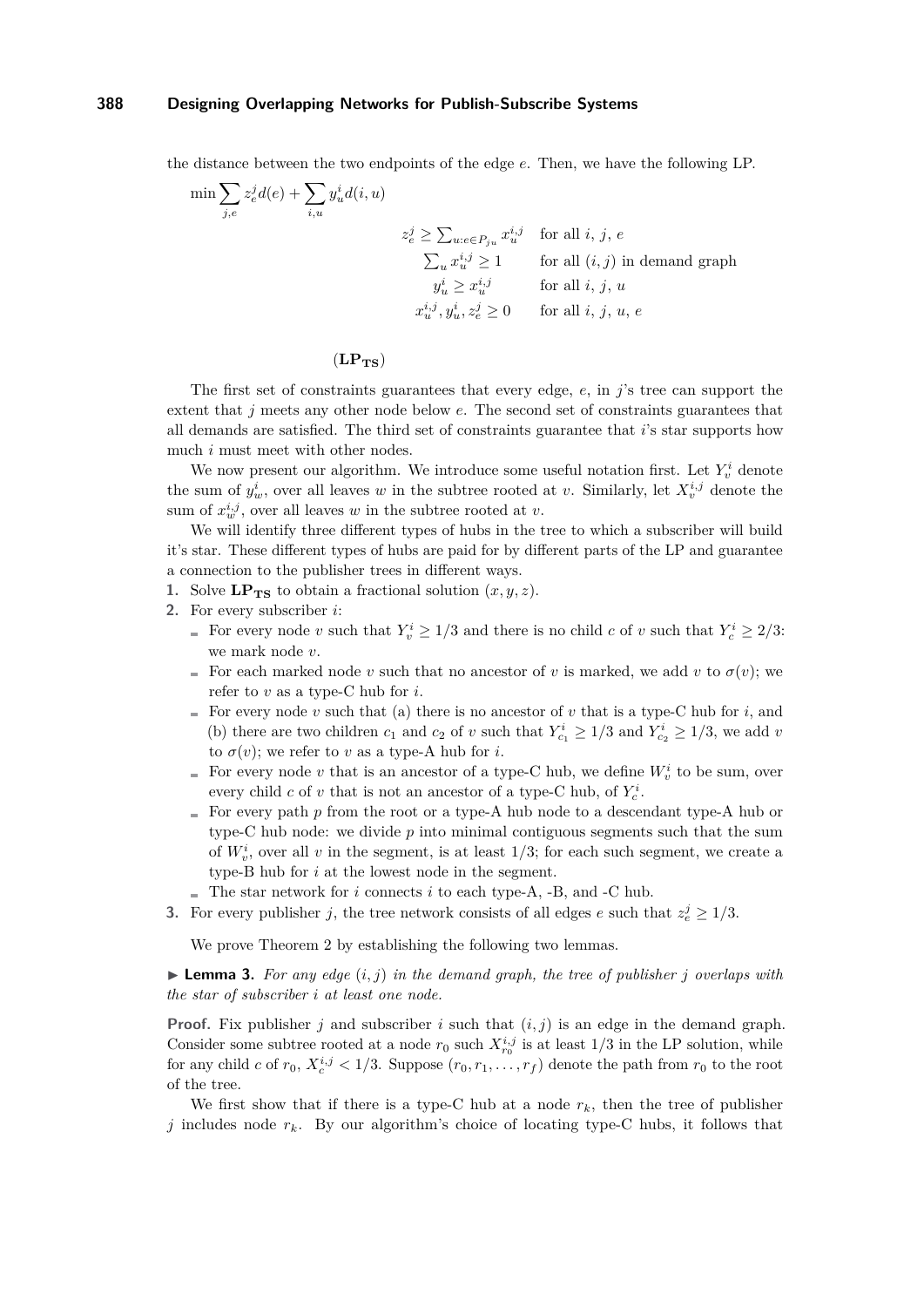$Y_{r_{k-1}}^i$  < 2/3. Therefore, publisher *j* meets subscriber *i* to an extent less than 2/3 in the subtree rooted at  $r_{k-1}$ . We consider two cases. If *j* is in the subtree rooted at  $r_{k-1}$ , then for the edge  $e = (r_{k-1}, r_k)$ ,  $z_e^j \ge 1/3$ . Otherwise, since  $X_{r_{k-1}}^{i,j} \ge X_{r_0}^{i,j} \ge 1/3$ , again we have  $z_e^j \geq 1/3$ . Thus, in both cases, we ensure that the tree for publisher *j* contains  $r_k$ .

We next show that if there is a type-A or type-B hub for  $i$  at a node  $r_k$  and there are no hubs for *i* at any  $r_g$ ,  $0 \le g < k$ , then the tree for *j* must include  $r_k$ . Since there is no type-A hub at any  $r_q$ ,  $0 \leq g \leq k$ , each  $r_q$  has at most one child that has a descendant with a type-C hub; if there were two such children, then  $r_g$  would have a type-A hub. Furthermore, there must be a type-C hub in the subtree rooted at  $r_0$ ; if not, then the first ancestor of  $r_0$  to have a hub would have a type-C hub, which would contradict our assumption. So suppose there is a type-C hub in the subtree rooted at  $r_0$ , say under the child  $r_{-1}$  of  $r_0$ . Then, it must be the case that the sum of  $W_{r_g}^i$ , over  $0 \leq g < k$ , is at most 1/3, since otherwise we would have a type-B hub at  $r_g$ . Furthermore, by the definition of  $r_0$ ,  $X^{i,j}_{r-1} < 1/3$ . This implies that *j* meets *i* to an extent of 1*/*3 outside the subtree rooted at *rk*−<sup>1</sup> and at least 1*/*3 inside the subtree rooted at  $r_{k-1}$ . Thus, regardless of where *j* is located for edge  $e = (r_{k-1}, r_k)$ , we will have  $z_e^j \geq 1/3$ , ensuring that the tree for publisher *j* contains  $r_k$ .

**► Lemma 4.** The total cost of the tree and star networks is at most twelve times the LP *optimal.*

**Proof.** An edge *e* is added to the tree of publisher *j* exactly when  $z_e^j \geq 1/3$ . Therefore, the cost of the tree network of *j* is within three times the cost for *j* in the LP.

We next consider the costs of the subscriber stars. There are three parts to it. The first is the distance to the type-A hubs. If a type-A hub for *i* is created at a node *r*, then there exist two children  $c_1$  and  $c_2$  of  $r$  such that  $Y_{c_1}^i$  and  $Y_{c_2}^i$  are both at least 1/3. Clearly,  $i$  is either not in the subtree rooted at  $c_1$  or not in the subtree rooted at  $c_2$ . In either case, the cost for *i* in the LP solution for reaching the fractional hubs in one of  $c_1$  or  $c_2$  is at least  $d(i, r)/3$ . Adding this over all the type-A hubs yields a cost that is at most 3 times the LP cost for *i*.

If a type-C hub is created at a node *r*, then we consider two cases: *r* is a strict ancestor of *i* and *r* is not an ancestor of *i* or  $r = i$ . When *r* is not an ancestor of *i* or  $r = i$ , then we know that  $Y_r^i \geq 1/3$  and all the distances from *i* to *r*'s subtree are at least  $d(i, r)$  so these type-C hub yield a cost that is at most 3 times the LP cost for *i*. Now if *r* is a strict ancestor of *i*, then let *c* be the child of *r* whose subtree contains *i*. We know that  $Y_c^i \leq 2/3$ . So, we know at least  $1/3$  of the LP cost associated with *i* travels distances  $d(i, r)$ . There is only one *C*-hub who is a strict ancestor of *i*. Therefore the type-C hubs yield a cost that is at most 6 times the LP cost for *i*.

If a type-B hub is created at a node *r*, then consider the sequence of ancestors *a* of *r*, whose  $W_a^i$  add up to 1/3. The cost of *i* reaching the fractional hubs in the LP that contribute to these  $W_a^i$  is at least  $d(i, r)/3$ .

The fractional hubs against which we have charged the type-C and type-B hubs are different, so the cost for the type-B and type-C hubs is at most 3 times the LP cost for *i*, yielding an  $O(1)$ -approximation for the overall total cost.

# **3 DON with Complete Demands**

In this section, we present constant factor approximation algorithms for the DON problem when the demand graph is complete. We obtain this result by deriving constant-factor approximations for the three variants – tree-tree, star-star and tree-star – in the following subsections.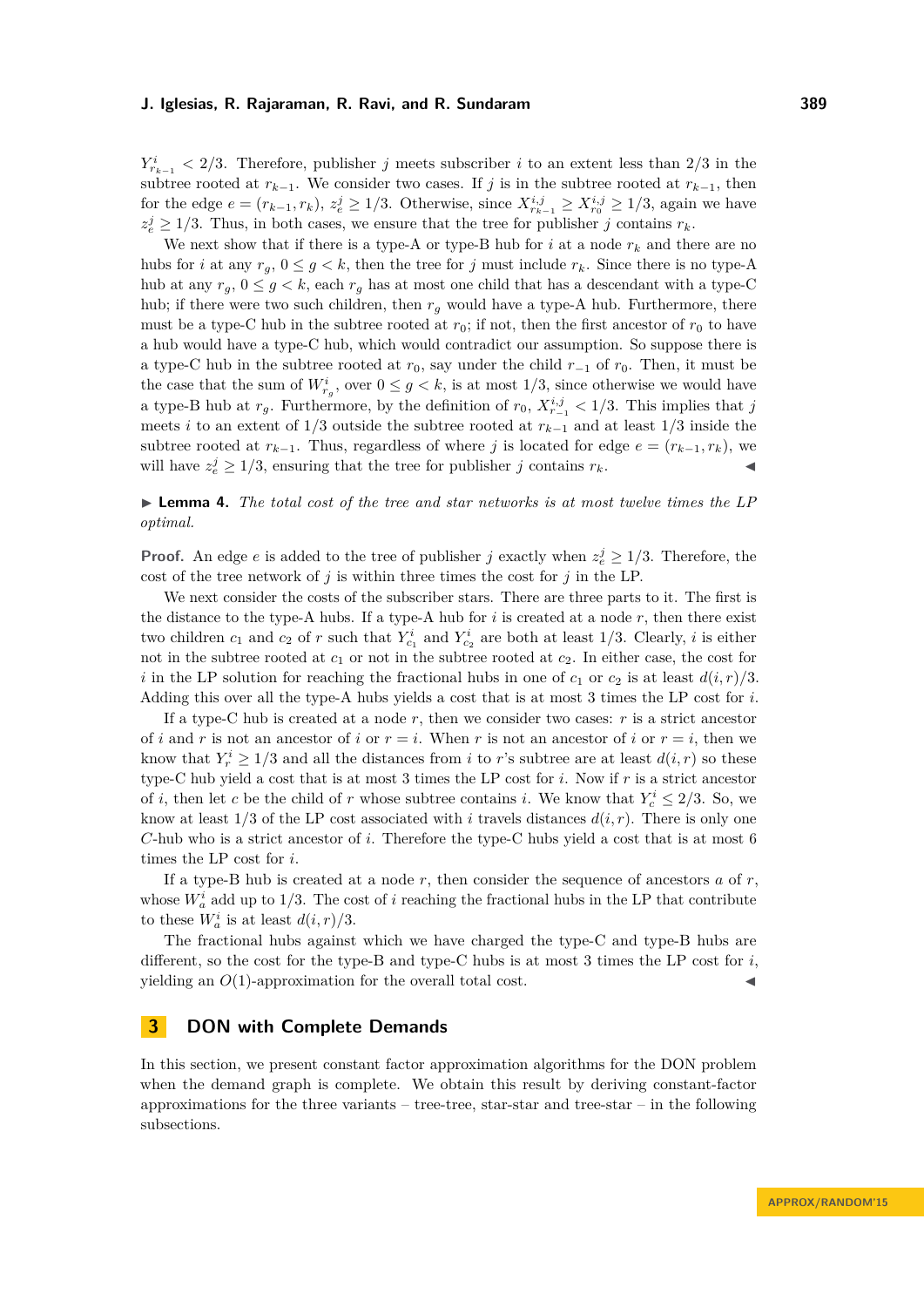# <span id="page-9-0"></span>**3.1 Complete tree-tree DON**

The complete tree-tree DON problem has an interesting connection to the asymmetric VPN problem [\[18,](#page-14-21) [5\]](#page-14-4), which we can exploit to obtain a constant-factor approximation.

First we introduce the VPN problem. Given a graph *G*, with edge costs *c*, and marginals for each vertex, the VPN problem is to build a network of minimum cost such that for any set of pairwise demands which obey the marginals, the flow can be routed on our network. A set of pairwise demands obeys the marginals if the demands a vertex is involved in does not exceed its marginal. One crucial distinction between VPN and the DON problems is that while the VPN problem seeks the design of a single network, DON problems seek networks for every node involved.

Now we define asymmetric VPN. Here the flows are directed, and each vertex has two marginals, one for how much can flow out of the node, and one for how much can flow into the node. We restrict to the case where the terminals allow 1 flow out of the node and no flow in (*sources*), or they allow 1 flow into the node, and no flow out (*sinks*).

It turns out that for asymmetric VPN, there is always a tree solution which is within a constant factor of an optimal solution [\[18\]](#page-14-21). We now use this tree solution to get a solution for complete tree-tree DON.

I **Lemma 5.** *Given a complete tree-tree DON problem, consider an asymmetric VPN problem with the same input as the DON problem, with the subscribers as sources, and the publishers as sinks. Then, any tree solution for the asymmetric VPN problem can be transformed into a solution of the same cost for the complete tree-tree DON problem.*

**Proof.** Let *T* be the tree which is a solution to asymmetric VPN. Since our solution to asymmetric VPN is a tree which is adjacent to all the publishers and subscribers, then every edge in the tree induces a partition of the terminal nodes.

Consider any edge  $e \in T$ ; we decide which trees use *e*. Let  $S_1, P_1$  be the subscribers and publishers respectively on one side of the partition; likewise let  $S_2, P_2$  be the remaining subscribers and publishers respectively. Now let  $a = \min(|S_1|, |P_2|)$  and  $b = \min(|P_1|, |S_2|)$ . Now a valid demand matrix would be to require a unit flow from *a* elements of *S*<sup>1</sup> to *a* elements of  $P_2$  and to require a unit flow from *b* elements of  $S_2$  to *b* elements of  $P_1$ . These  $a + b$  flows must all cross *e* since *T* is a tree, therefore *e* has multiplicity at least  $a + b$ .

Now if  $|S_1| \leq |P_2|$ , then we assign *e* to be in the trees for the elements of  $S_1$ , otherwise *e* is in the trees for the elements of  $P_2$ . Likewise if  $|S_2| \leq |P_1|$  we assign *e* to be in the trees for the elements of  $S_2$ , otherwise *e* is in the trees for the elements of  $P_1$ . The number of times we use *e* is

 $\min(|S_1|, |P_2|) + \min(|S_2|, |P_1|) = a + b$ 

So, we don't overuse *e*.

We next need to show that the edges assigned to a node form a tree. Since the original structure was a tree, we only need to show that the edges assigned to a terminal *t* are connected. Without loss of generality, suppose that a copy of *e* was assigned to be in *T<sup>s</sup>* for  $s \in S_1$ . Let *Q* be the path in the tree *T* from *e* to *s*. Let  $e' \in Q$ . Let *V'* be the vertices on the same side as *s* of the partition formed by removing *e*' from *T*. We know that  $S \cap V' \subseteq S_1$ . Likewise we know that  $P_2 \subseteq P \cap V'^C$ . Since  $|S_1| \leq |P_2|$  (because  $e \in T_s$ ), then we know  $|S \cap V'| \leq |P \cap V'^C|$  where  $V'^C = V \setminus V'$ . So, *e'* is assigned to be in the tree for nodes in *S* ∩ *V*'. Therefore we have that  $Q \subseteq T_s$ . Therefore *e* is connected to *s*. Hence the graphs formed by our assignment scheme are connected.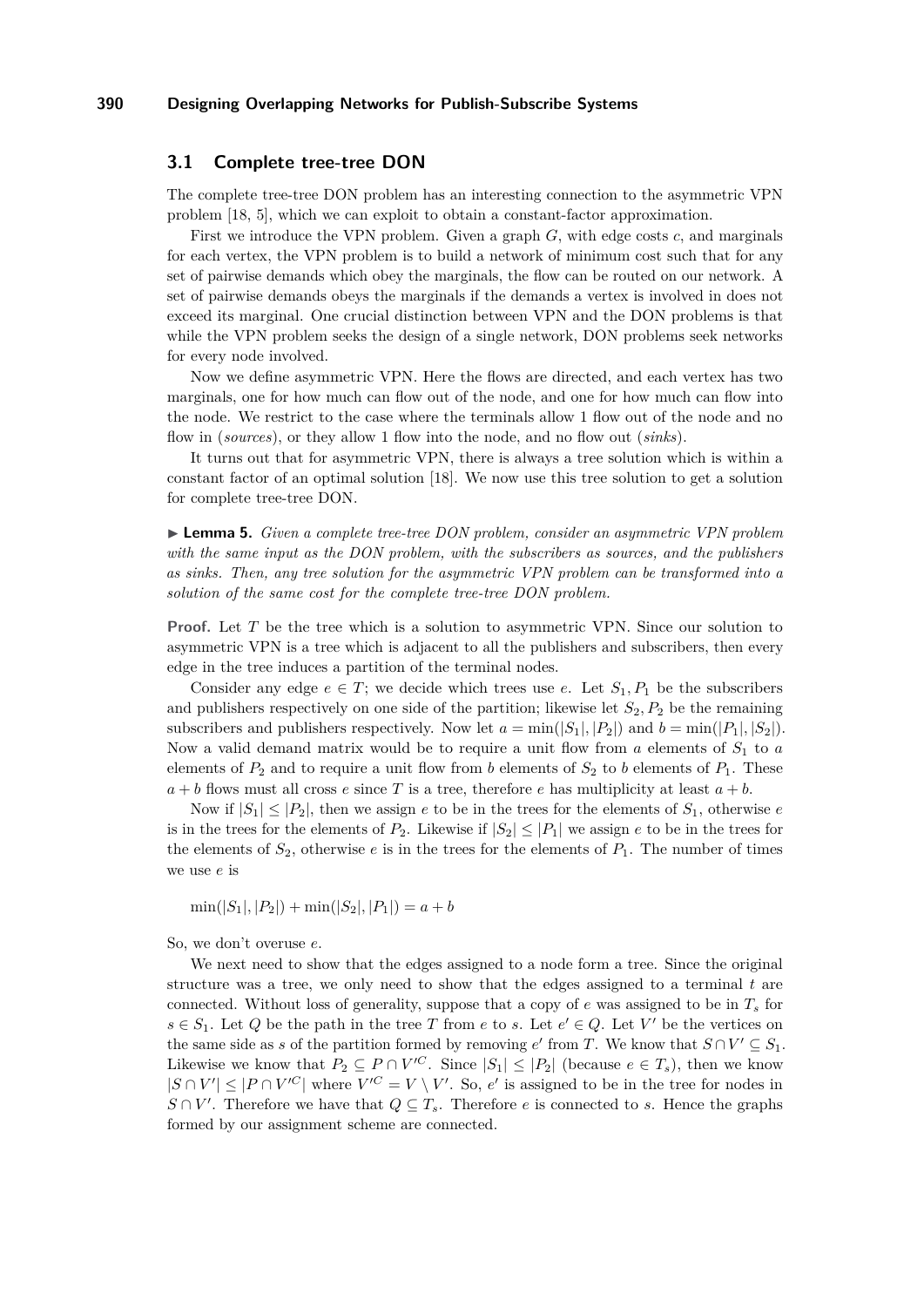Lastly, we must show that for every  $s \in S$  and  $p \in P$  then  $T_s$  and  $T_p$  intersect. Consider *s* ∈ *S* and  $p ∈ P$ . Let *Q* be the path in *T* from *p* to *s* and *e* be an edge in *Q*. When we look at the  $S_1, S_2, P_1, P_2$  formed by removing *e*, then either  $s \in S_1$  and  $p \in P_2$ , or  $s \in S_2$ or  $p \in P_1$ . Without loss of generality, assume  $s \in S_1$  and  $p \in P_2$ . Then *e* is assigned to be in either the tree for all elements of  $S_1$  or for all elements in  $P_2$ . So  $e$  is in either  $T_s$  or  $T_p$ . Since  $T_s$  and  $T_p$  are connected subtrees of the same tree, and  $Q \subseteq T_s \cup T_p$  then  $T_s$  and  $T_p$ meet at some vertex in *Q*. Therefore, all demands are satisfied and this is a valid solution to the complete tree-tree DON problem.

Using the current best results on asymmetric VPN which generates a tree solution [\[5\]](#page-14-4), this provides an 4*.*74 approximation algorithm for the complete tree-tree DON problem.

Next, we present a direct approximation algorithm which we build on for the tree-star case. This approach has a worse approximation factor than the reduction from asymmetric VPN, but the techniques used are what give us the insight into the tree-star case.

<span id="page-10-0"></span> $\triangleright$  **Theorem 6.** *There is a*  $4p_{TS}$ *-approximation algorithm for complete tree-tree DON, where*  $\rho_{TS}$  *is the best factor for the tree-star access network design problem.* 

In the rest of this subsection, we give a proof of Theorem [6.](#page-10-0) Given *N*<sup>∗</sup> , an optimal solution, let us denote the publisher and subscriber networks by  $P_1, P_2, \ldots, P_k$  and  $S_1, S_2, \ldots, S_l$  where we index the nodes so that we have  $c(P_1) \leq c(P_2) \leq \cdots \leq c(P_k)$  and  $c(S_1) \leq c(S_2) \leq \cdots \leq c(S_k)$ *c*(*S*<sub>*l*</sub>). Let  $c_P^*$  and  $c_S^*$  denote the total cost of the publisher and subscriber trees. Let  $s_j$  be the subscriber whose network is  $S_j$  and let  $p_i$  be the publisher whose network is  $P_i$ . Note that feasibility requires that  $P_i \cap S_j \neq \emptyset$  for all *i*, *j*. Let us also assume without loss of generality that  $c(P_1) \leq c(S_1)$ .

The key transformation of the optimal solution is a reconfiguration of the subscriber networks where we replace each tree  $S_j$  for  $j \neq 1$  by the direct edge from subscriber node *j* to subscriber node 1 concatenated with the subscriber tree *S*1. In other words, we set  $S'_{j} = \{(s_j, s_1)\} \cup S_1$  for every subscriber  $s_j \neq s_1$ . Let us assign  $S_j = S'_{j}$ .

Note that the modified subscriber trees are still feasible since the original subscriber tree *S*<sup>1</sup> intersects every publisher tree. We now bound the cost of the additional edge from subscriber *j* to the subscriber 1, the root of  $S_1$ .

<span id="page-10-1"></span>▶ **Lemma 7.** *For every subscriber*  $j \neq 1$ *, we have*  $c_{i1} \leq 3c(S_i)$ *.* 



**Figure 1** The solid lines show the trees  $S_i$  and  $S_1$  and the dashed lines show the tree  $P_1$ . The dotted line here is the path from  $s_i$  to  $s_1$  through the trees  $S_i$ ,  $P_1$ , and  $S_1$ .

**Proof.** To see this, note that by taking the path from  $j$  in  $S_j$  to its intersection with  $P_1$  and following it to the intersection of  $P_1$  and  $S_1$  and continuing along  $S_1$  to the subscriber node 1, we have found a path from *j* to 1 of cost no more than the sum of the costs of  $S_j$ ,  $P_1$  and *S*<sub>1</sub>. However, since  $c(S_j) \geq c(S_1) \geq c(P_1)$ , the length of this path is at most  $3c(S_j)$ .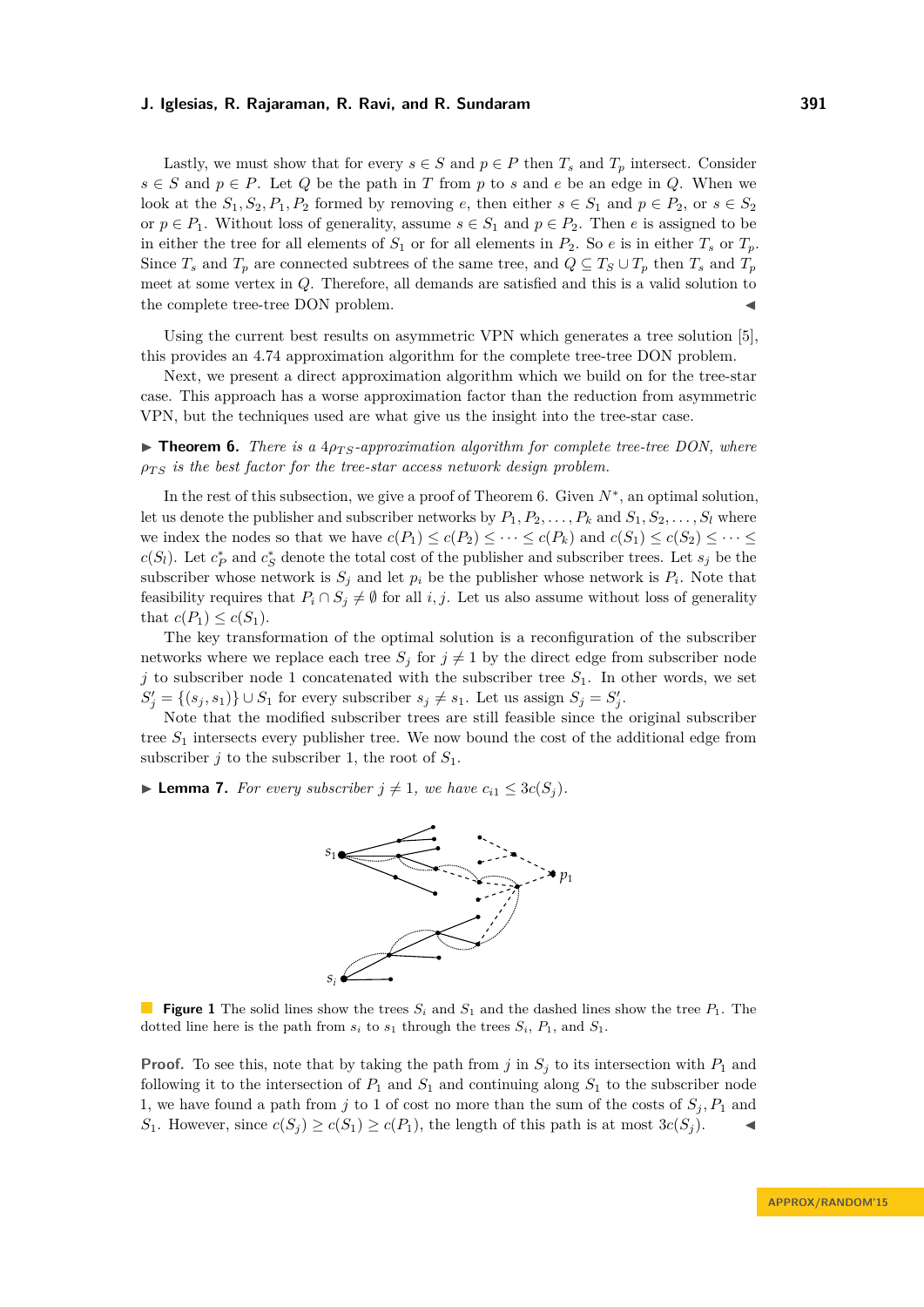Given that every subscriber contains the tree  $S_1$ , it is particularly simple to design the publisher network  $P_i'$  (for publisher  $p_i$ ) that needs to reach this tree: it will simply be a direct edge that represents the shortest path from the publisher  $p_i$  to the tree  $S_1$ . The union of all such direct edges gives a collection of stars that end at the subscriber tree *S*1. Furthermore since the subscriber tree  $S_1$  is going to be used by every subscriber node, its cost must be counted  $|S| = l$  times in the objective.

The resulting problem of finding the best tree for  $S_1$  is exactly the tree-star access network design problem [\[16\]](#page-14-17) with the root being subscriber 1, the multiplier  $M = |S|$  and the terminals being  $R = P$ , the publisher nodes. Given an optimal solution  $N^*$  for the complete tree-tree DON problem, we thus have a solution to the tree-star access network instance of cost at most  $c_P^* + |S| \cdot c(S_1)$ . We thus have the following lemma.

<span id="page-11-1"></span>I **Lemma 8.** *For the correct choice of the subscriber node 1 as the root with multiplier* |*S*| *and terminals P, there is a solution to the tree-star access network design problem of cost at*  $most\ c_P^* + |S| \cdot c(S_1)$ .

**Proof of Theorem [6.](#page-10-0)** The approximation algorithm tries every subscriber node as the root of the tree-star access network problem formulated above. By adding the direct edge from each other subscriber to this root, and extending the backbone tree with each such edge, we get a solution to the complete tree-tree DON problem. The algorithm keeps the solution of smallest total cost among all choices of the root subscriber node. The total cost of the solution is the sum of the cost of the tree-star access network design problem and the sum of the costs of the direct edges from the subscribers to the root. By Lemma [7,](#page-10-1) the latter cost is no more than three times the cost of the tree (with the multiplier of  $|S|$ ) in the solution to the tree-star access network design problem. By Lemma [8](#page-11-1) and the  $\rho_{TS}$ -approximation factor for the tree-star access network design problem, we thus obtain a total cost of at most  $4\rho_{TS}(c_P^* + |S| \cdot c(S_1))$  which is at most  $4\rho_{TS}$  times the cost of  $N^*$ . John J. J. J. J.

It is not hard to extend the above methods to the case when the input terminals are partitioned into more than two subsets, say  $R = P_1 \cup P_2 \cup \ldots \cup P_k$  and the demand graph is the complete *k*-partite graph between these *k* subsets. By considering the partition that has the cheapest tree network in the optimal solution to be in *P*1, the above argument can be adapted to give a constant-factor approximation. We omit the details in this extended abstract.

### <span id="page-11-0"></span>**3.2 Complete star-star DON**

In this section, we present a constant-factor approximation for complete star-star DON.

<span id="page-11-2"></span>I **Theorem 9.** *There is a* 4*α-algorithm for complete star-star DON, where α is the best approximation achievable for metric uncapacitated facility location.*

Our algorithm and the proof of Theorem [9](#page-11-2) are based on an argument that there exists a constant-factor approximate solution that has a special structure; our algorithm then computes a constant-factor approximate solution with this special structure.

Given a solution where the publisher network is  $P_1, P_2, \ldots, P_k$  and subscriber network is  $S_1, S_2, \ldots, S_l$ , let  $P_1$  be the publisher network of smallest cost and  $S_1$  be the subscriber network of smallest cost without loss of generality. Also, let  $\sigma(p_i)$  denote the set of nodes (which we refer to as hubs for  $p_i$ ) in the star for the *i*th publisher. Likewise, let  $\sigma(s_i)$  be the set of nodes in the star for the *j*th subscriber. Thus, we can refer to solutions using the maps defined by  $\sigma$  and denote the optimal one by  $\sigma^*$ . We let  $c(\sigma)$  be the cost of the solution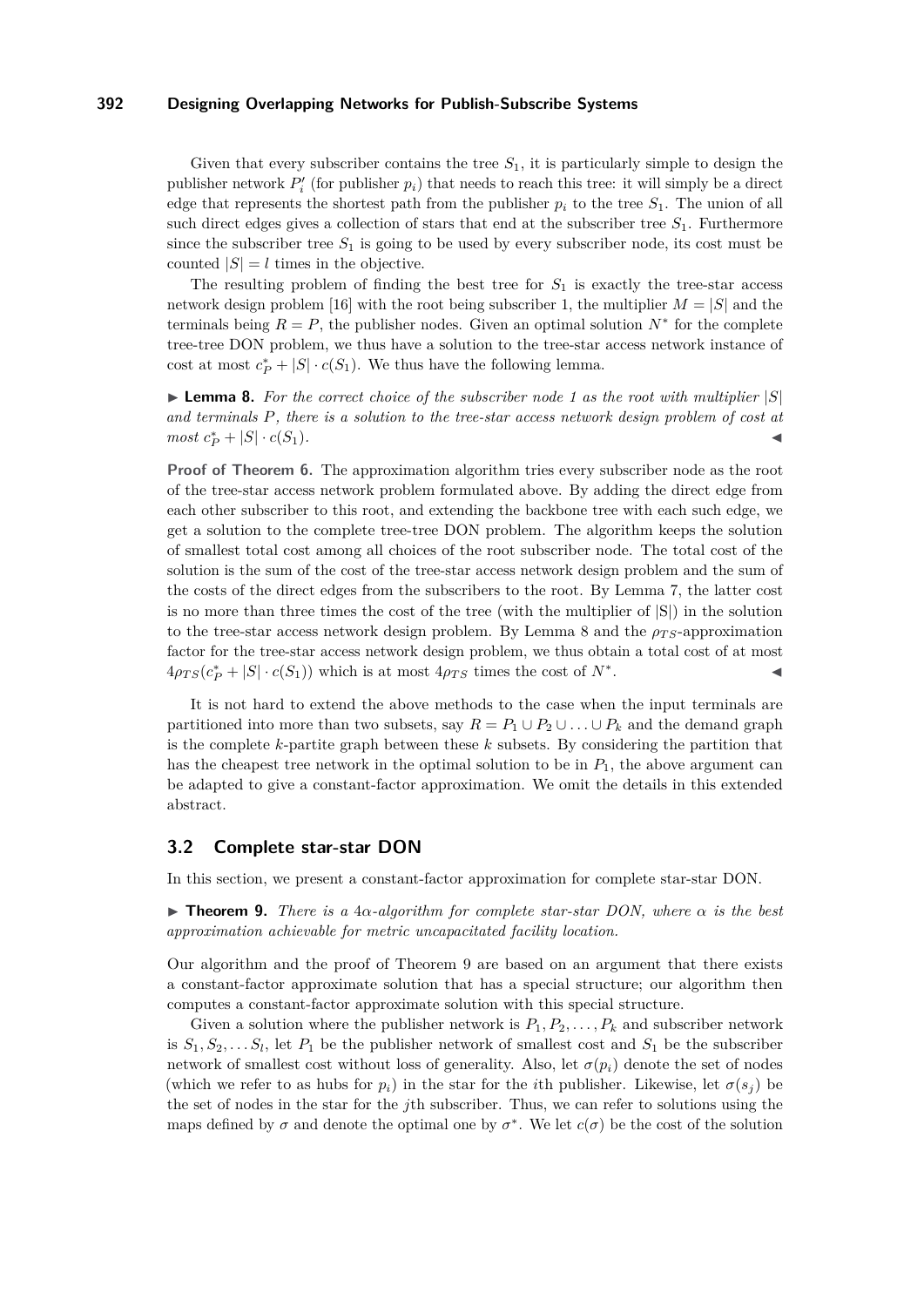defined by  $\sigma$ , and  $c(\sigma(x))$  denotes the cost of x's star. The next lemma shows a near-optimal solution with a very simple structure.

<span id="page-12-0"></span>**Example 10.** *There exists a solution*  $\sigma$  *such that*  $c(\sigma) \leq 4c(\sigma^*)$ , *and either*  $\sigma(s_i) = \sigma(s_j)$ for all pairs of subscribers  $s_i, s_j$  and  $|\sigma(p_i)| = 1$  for each publisher  $p_i$  or  $\sigma(p_i) = \sigma(p_j)$  for *all pairs of publishers*  $p_i, p_j$  *and*  $|\sigma(s_i)| = 1$  *for each subscriber*  $s_i$ *.* 

**Proof.** Let  $\sigma^*$  be an optimal solution with publisher networks  $P_1, P_2, \ldots, P_k$  and subscriber networks  $S_1, S_2, \ldots S_l$ . Without loss of generality, let  $c(P_1) \leq c(S_1)$ . Since each subscriber star intersects all publisher stars, we have  $d(s_i, s_1) \leq c(S_i) + c(P_1) + c(S_1) \leq 3c(S_i)$ . Let  $C_1$  denote the set of publishers that share any hub with  $p_1$ . Let  $p_2$  denote the least-cost publisher not in  $C_1$ . Let  $C_2$  be the set of all publishers not in  $C_1$  that share any hub with  $p_2$ . In general, let  $p_{j+1}$  be the least-cost publisher not in  $\bigcup_{1 \leq i \leq j} C_i$ . Let  $C_{j+1}$  denote the set of all publishers not in  $\bigcup_{1 \leq i \leq j} C_i$  that share any hub with  $p_{j+1}$ . Let  $h_j$  denote any hub in  $\sigma^*(s_1) \cap \sigma^*(p_j).$ 



**Figure 2** Here is an example of a  $P_i$ . We have shown all it's hubs,  $\sigma(p_i)$ .  $C_i$  consists of all those  $p_i$ 's not in a previous  $C_k$  connecting to one of the hubs. Here  $h_i$  can be chosen to be either of the top two hubs in  $\sigma(P_i)$ .

Let  $p_{j'}$  be an arbitrary publisher in  $C_j$ . We first obtain the following equation  $d(p_{j'}, p_j) \leq$  $2c(P_{j'})$  (owing to a shared hub and the fact that  $c(P_j) \leq c(P_{j'})$ ). By construction, for any two distinct  $p_i$  and  $p_j$ , we have  $\sigma^*(p_i) \cap \sigma^*(p_j) = \emptyset$ ; i.e.,  $p_i$  and  $p_j$  do not share any hubs. Note that this may not be true of all pairs of publishers in  $C_i \times C_j$ .

We now consider two cases. In the first case when  $c(P_j) \leq d(s_1, h_j)$ , we have all subscribers meet all the publishers in cluster  $C_j$  at  $p_j$ . Consider any subscriber  $s_i$ . It meets  $p_j$  at some hub, say  $h_j^i$ . Its increase in cost for meeting  $p_j$  now is at most  $c(P_j) \leq d(s_1, h_j)$ , which equals one leg of  $s_1$ 's star. Since two different  $p_j$ 's do not share any hubs, the  $h_j^i$ 's (for a given *i*) are all different. Hence, the total increase in cost for  $s_i$  is at most  $\sum_j d(s_1, h_j)$ , which is at most  $c(S_1)$ .

If  $c(P_j) > d(s_1, h_j)$ , then we will have all publishers in  $C_j$ , go to  $s_1$ . Fix a publisher  $p'_j$  in  $C_j$ . Its total cost is at most  $d(p'_j, p_j) + c(P_j) + d(s_1, h_j) \leq d(p'_j, p_j) + 2c(P_j) \leq 4c(P'_j)$ . All the subscribers also go to  $s_1$  to handle this case. We have  $d(s_i, s_1) \le c(S_i) + c(P_1) + c(S_1) \le 3c(S_i)$ .

So overall, we obtain a blowup of at most 4 in the cost for each publisher and each subscriber. We have proved that there exists a solution of cost at most  $4 \cdot OPT$  in which every subscriber's star connects to exactly the same set of hubs and every publisher's star is just a line to one of the hubs. J

**Proof of Theorem [9.](#page-11-2)** Using Lemma [10,](#page-12-0) we now give a polynomial-time  $4\alpha$ -algorithm where  $\alpha$  is the best approximation achievable for the uncapacitated facility location problem.

Our algorithm considers all possible choices for  $s<sub>1</sub>$ , a linear number (where by symmetry *s*<sup>1</sup> could be on either side). For a given choice of *s*1, we formulate an uncapacitated facility location problem, with the set of publishers as the clients, and the potential facility locations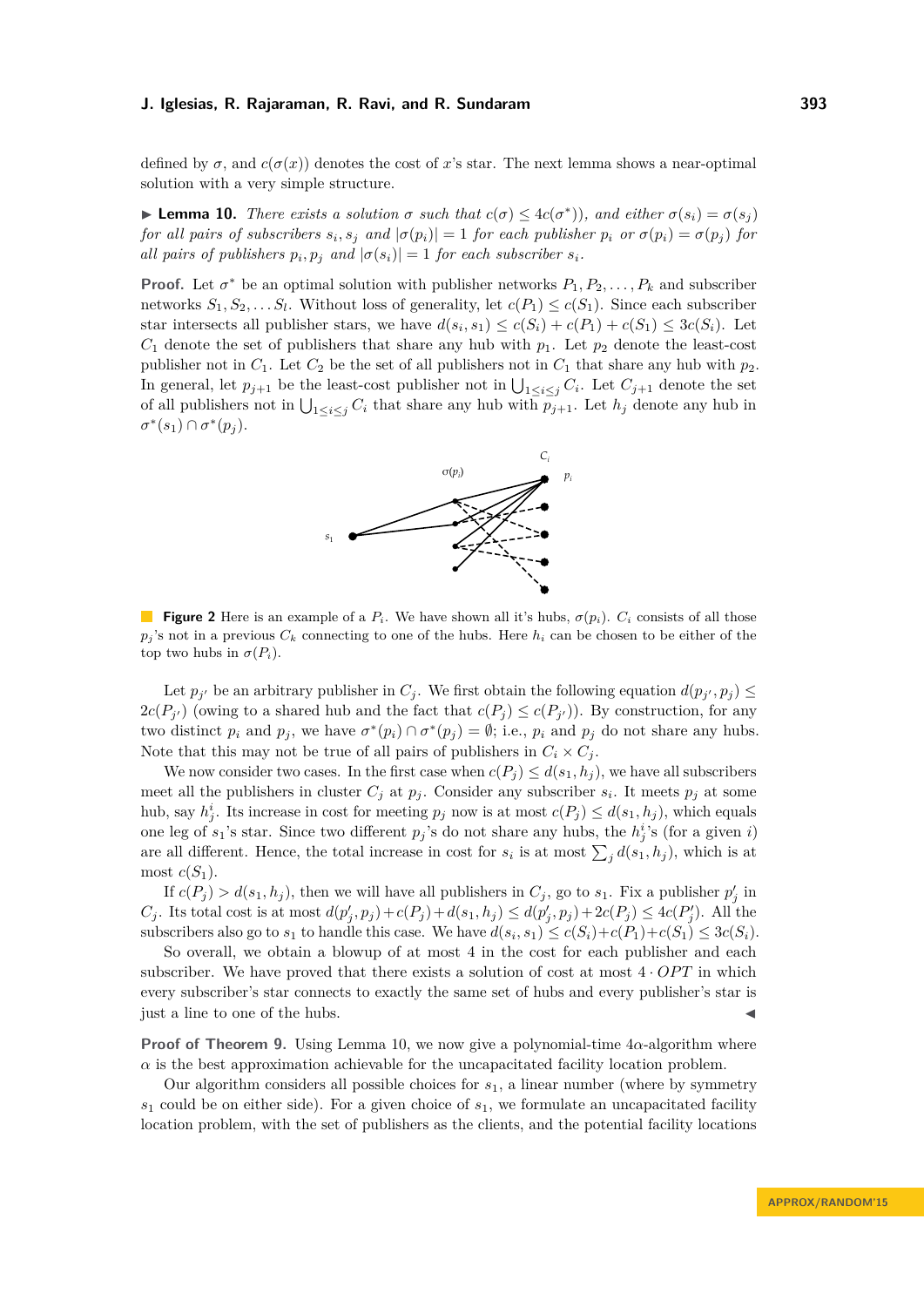being the publishers and *s*1. The cost of opening a facility at any of these nodes is the sum of the distances of all the subscribers to that node. Given a solution to this facility location problem, we obtain a solution to the complete star-star DON problem as follows: each publisher's star is a singleton edge to the facility it is assigned to; each subscriber's star consists of edges to all the open facilities, paid for by the facility costs.

We solve all the linear number of facility location problems, and then the corresponding problems with the roles of subscribers and publishers reversed, and take the best solution. This yields the desired approximation.

### <span id="page-13-0"></span>**3.3 Complete tree-star DON**

We now present a constant factor approximation for complete tree-star DON. Without loss of generality, let us suppose that the publishers will build trees, and the subscribers will build stars. The main idea is to show that either the appropriately defined complete star-star DON solution or complete tree-tree DON solution is within a constant factor of optimal.

Let  $N^*$  be an optimal solution. Let the trees be indexed  $P_1, P_2, \ldots, P_k$  and the stars  $S_1, \ldots S_\ell$  such that  $c(P_1) \leq \cdots \leq c(P_k)$  and  $c(S_1) \leq \cdots \leq c(S_k)$ .

First consider the case where  $c(P_1) \geq c(S_1)$ . Note that every  $P_i$  and  $S_j$  must have a non-empty intersection. Now for every tree  $P_j$  we can redirect it to  $P_1$  and then make a copy of  $P_1$ . So we will let:  $P'_j = \{(p_j, p_1)\} \cup P_1$ .

This solution is feasible because  $P_1$  must intersect all the stars. These additions to the solution cost at most  $3c(N^*)$ , as seen in Lemma [7.](#page-10-1) Now all the stars can simply take an edge which is the shortest edge to the tree.

The approximation algorithm from this point follows the tree-tree case exactly. In this case, we get that the final solution has cost at most  $4\rho_{TSC}(N^*)$ . Where  $\rho_{TS}$  is the best constant approximation for the tree-star access problem.

Next consider the case that  $c(S_1) \geq c(P_1)$ . We will now choose  $p_i$ 's in a similar fashion to the complete star-star DON problem. Let  $p_1$  be the publisher with the smallest cost tree. Let  $C_1$  be all the publishers whose trees meet  $p_1$ 's tree. Now let  $p_2$  be the smallest tree which does not intersect  $p_1$ 's tree. Let  $C_2$  be all the publishers not in  $C_1$  who meet  $p_2$ 's tree. Likewise  $p_{j+1}$  will be the smallest tree not in  $\bigcup_{1 \leq i \leq j} C_i$ . Let  $C_{j+1}$  be all the publishers which intersect  $p_{j+1}$ 's tree not in  $\cup_{1 \leq i \leq j} C_i$ .

Now from hereon, the proof follows that for the complete star-star DON case. Hence we have a solution within a constant factor of optimal where all the stars go to  $s<sub>1</sub>$  (the subscriber with star *S*1), and some of the publishers: *Popen*. Each tree goes to the nearest node in  $S_1 \cup P_{open}$ . This establishes the following lemma.

 $\blacktriangleright$  **Lemma 11.** The complete tree-star DON has an  $O(1)$ -approximate solution in which either *all the subscribers go to some hubs and each tree goes to the nearest hub among a set of one subscriber and some publishers, or where all the publisher trees are identical and all the subscribers go to the closest node in that tree.* 

For solving the complete tree-star DON problem, we apply our constant-factor approximation algorithm for the complete tree-tree DON instance, together with our constant-factor algorithm for the complete star-star DON instance, and take the better of the two. This completes our argument showing that complete tree-star DON can be approximated to within a constant factor.